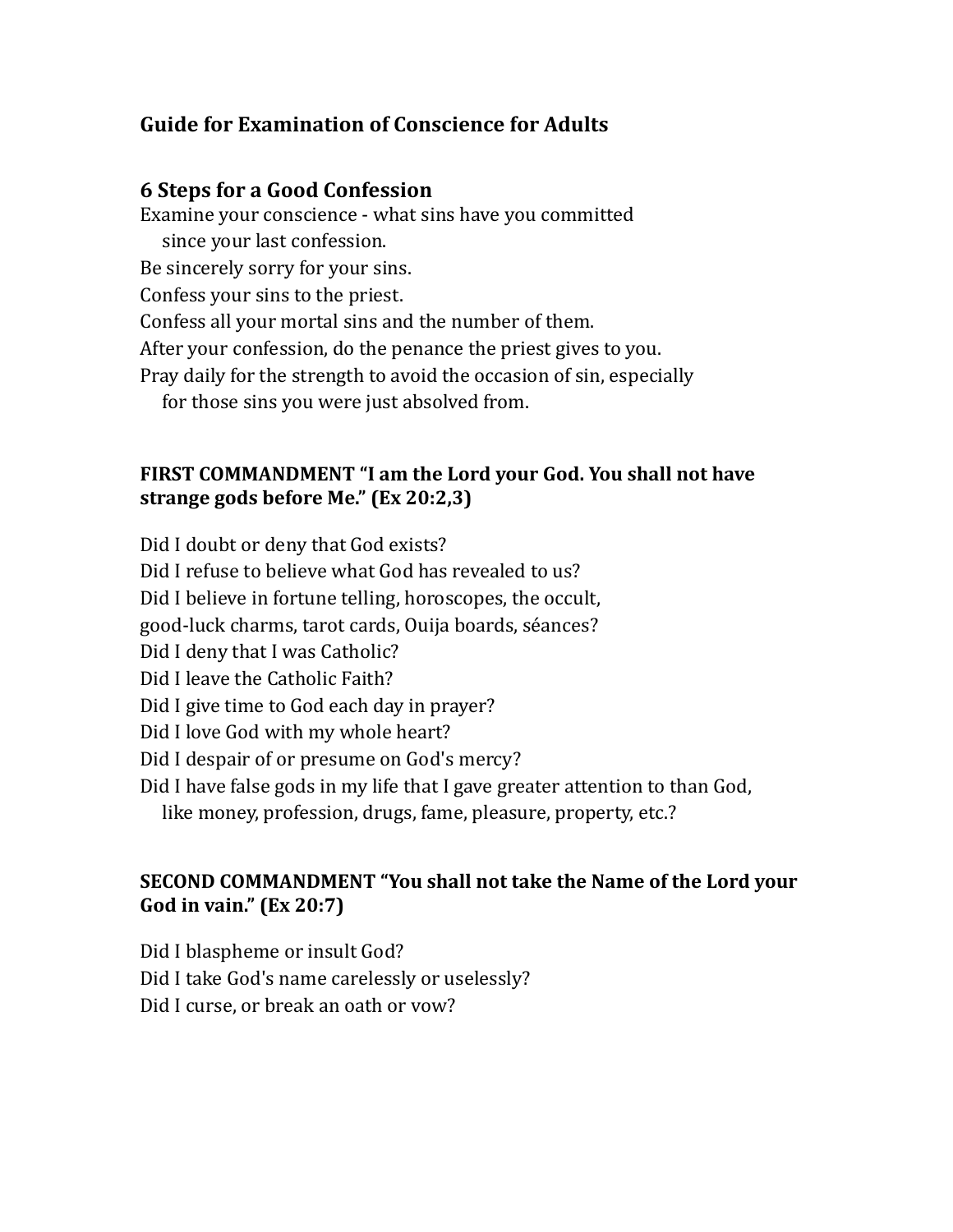## **THIRD COMMANDMENT "Remember that you keep holy the Sabbath** Day." (Ex 20:8)

- Did I miss Mass on Sunday or a Holy Day of Obligation through my own fault?
- Did I come to Mass on time? Leave early?
- Did I do work on Sunday that was not necessary?
- Did I set aside Sunday as a day of rest and a family day?
- Did I show reverence in the presence of Jesus in the

Most Blessed Sacrament?

# **FOURTH COMMANDMENT "Honor your father and your mother." (Ex 20:12)**

- Did I disobey or disrespect my parents or legitimate superiors?
- Did I neglect my duties to my husband, wife, children or parents?
- Did I neglect to give good religious example to my family?
- Did I fail to actively take an interest in the religious education and formation of my children?
- Did I fail to educate myself on the true teachings of the Church?
- Did I give scandal by what I said or did, especially to the young?
- Did I cause anyone to leave the faith?
- Did I cause tension and fights in my family?
- Did I care for my aged and infirm relatives?

# **FIFTH COMMANDMENT "You shall not kill." (Ex 20:13)**

- Did I kill or physically injure anyone?
- Did I have an abortion, or advise someone else to have an abortion?
- Did I attempt suicide?
- Did I take part in or approve of euthanasia?
- Did I hurt my children?
- Did I get angry, impatient, envious, unkind, proud, revengeful, jealous, hateful toward another?
- Did I give bad example by drug abuse, drinking alcohol to excess, fighting, quarreling?

# **SIXTH COMMANDMENT "You shall not commit adultery." (Ex 20:14) "You**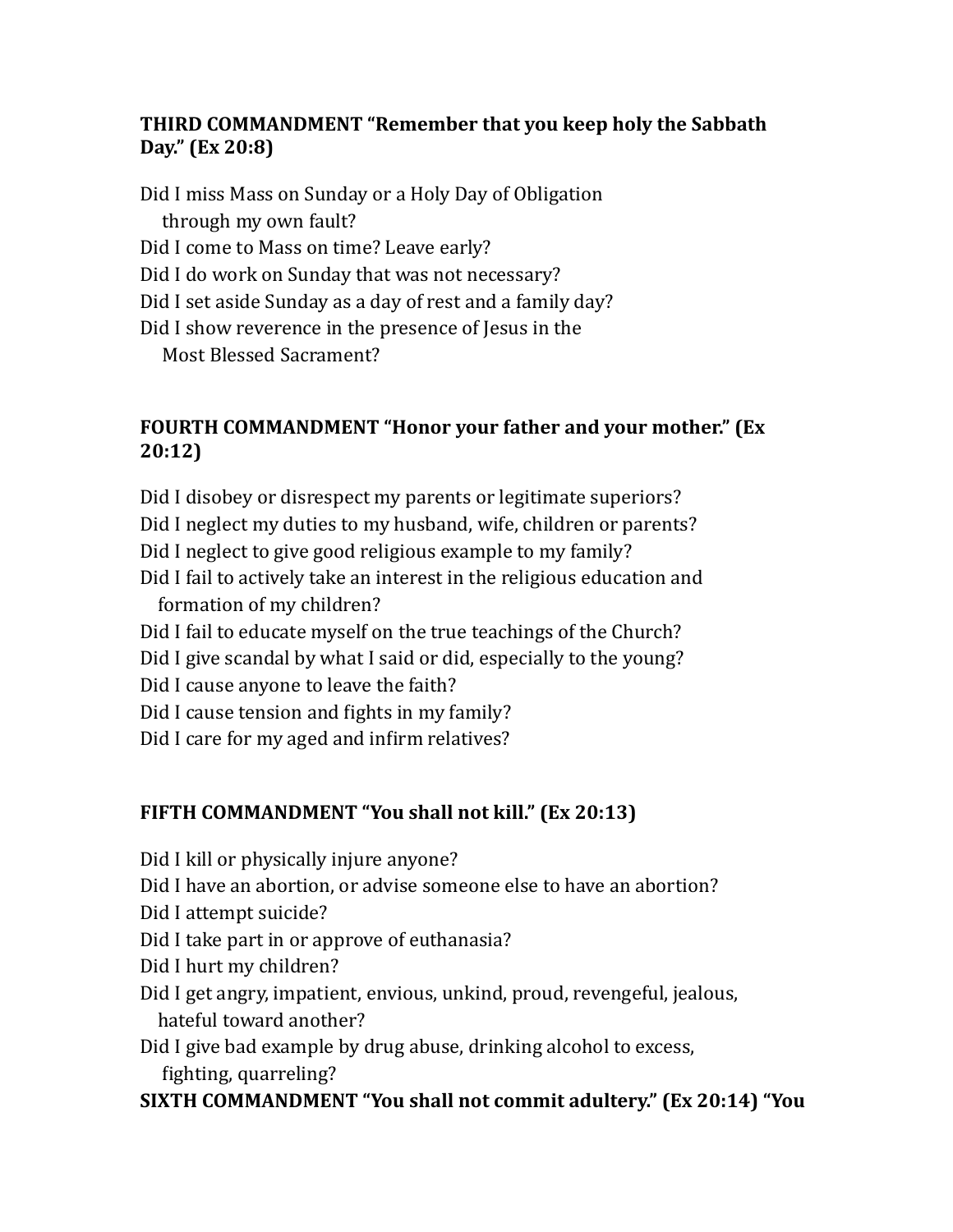## shall not covet your neighbor's wife." (Ex 20:17)

Did I willfully entertain impure thoughts or desires? Did I use impure or suggestive words? Tell impure jokes or stories? Did I look at pornography? Or deliberately look at impure TV, videos, pictures or movies? Or deliberately read impure materials? Did I commit impure acts by myself? Did I commit impure acts with another - premarital sex or adultery (sex with a married person)? Did I practice artificial birth control? Did I or my spouse have sterilization done? Did I marry or advise anyone to marry outside the Church? Did I respect all members of the opposite sex, or have I thought of other

people as objects?

### **SEVENTH & TENTH COMMANDMENTS "You shall not steal." (Ex 20:15)** "You shall not covet your neighbor's goods." (Ex 20:17)

Did I steal, cheat, help or encourage others to steal or keep stolen goods? Have I made restitution for stolen goods?

Did I give a full day's work for a full day's pay?

Did I give a fair wage to my employees?

Did I fulfill my contracts; give or accept bribes; pay my bills; rashly gamble or speculate; deprive my family of the necessities of life?

Did I envy other people's families or possessions?

Did I make material possessions the purpose of my life?

## **EIGHTH COMMANDMENT "You shall not bear false witness against your neighbor."** (Ex 20:16)

Did I lie?

Did I deliberately deceive others, or injure others by lies? Did I commit perjury? Did I gossip or reveal others' faults or sins?

Did I fail to keep secret what should be confidential?

## **OTHER SINS**

Did I fast on Ash Wednesday and Good Friday?